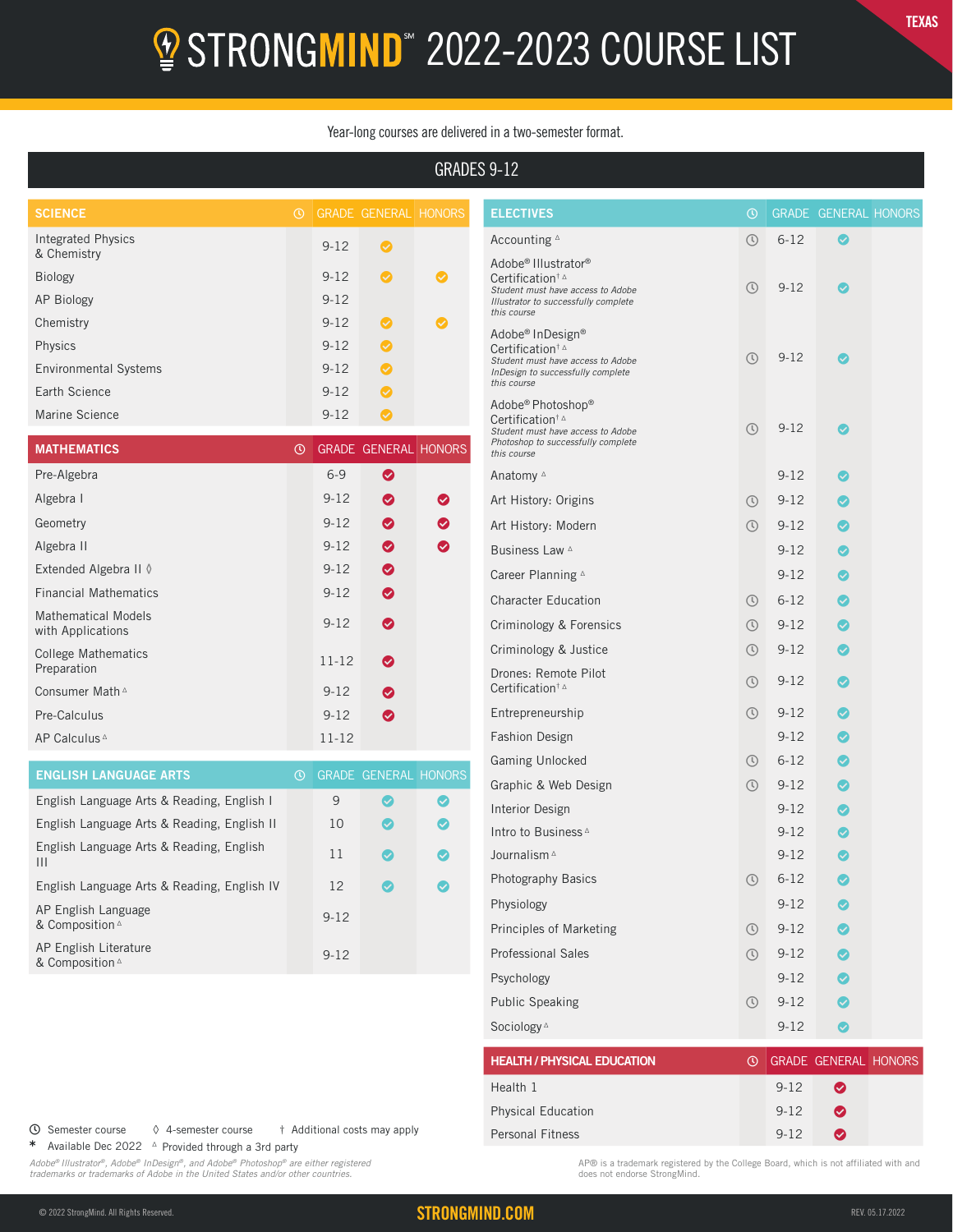# **2** STRONGMIND<sup>\*</sup> 2022-2023 COURSE LIST

#### Year-long courses are delivered in a two-semester format.

## GRADES 9-12 (CONTINUED)

| <b>SOCIAL STUDIES</b>                        | $\circ$                     |          | GRADE GENERAL HONORS |           | <b>WORLD LANGUAGES</b>           | $\Omega$ |          | <b>GRADE GENERAL HONORS</b> |  |
|----------------------------------------------|-----------------------------|----------|----------------------|-----------|----------------------------------|----------|----------|-----------------------------|--|
| World Geography                              |                             | $9 - 12$ | $\bullet$            |           | Spanish I                        |          | $9 - 12$ | Ø                           |  |
| World History Studies                        |                             | $9 - 12$ | ◉                    | $\bullet$ | Spanish II                       |          | $9 - 12$ | $\bullet$                   |  |
| <b>US History Studies</b>                    |                             | $9 - 12$ | $\bullet$            | $\bullet$ | Spanish III                      |          | $9 - 12$ | $\bullet$                   |  |
| United States Government                     | $\left( \mathbf{U}\right)$  | $9 - 12$ | $\bullet$            | $\bullet$ | AP Spanish Language <sup>A</sup> |          | $9 - 12$ |                             |  |
| AP Government                                |                             | $9 - 12$ |                      |           | French $I^{\Delta}$              |          | $9 - 12$ | $\bullet$                   |  |
| and Politics $A^{\Delta}$                    |                             |          |                      |           | French II <sup>A</sup>           |          | $9 - 12$ | $\bullet$                   |  |
| Civics: Citizenship                          | $\left( \mathbf{U}\right)$  | $9 - 12$ | $\bullet$            |           | American Sign Language I         |          | $9 - 12$ | $\bullet$                   |  |
| Economics with Emphasis                      | $\left(\mathfrak{t}\right)$ | $9 - 12$ | $\bullet$            |           | American Sign Language II        |          | $9 - 12$ | $\bullet$                   |  |
| on the Free Enterprise System & Its Benefits |                             |          |                      |           |                                  |          |          |                             |  |

| <b>ENGLISH LANGUAGE ARTS</b>                   | $\odot$       |                | <b>GRADE GENERAL HONORS</b> |  |
|------------------------------------------------|---------------|----------------|-----------------------------|--|
| English Language Arts<br>and Reading - Grade 6 |               | 6              |                             |  |
| English Language Arts                          |               |                |                             |  |
| and Reading - Grade 7                          |               | $\overline{7}$ |                             |  |
| English Language Arts<br>and Reading - Grade 8 |               | $\mathsf{R}$   |                             |  |
| Reading 1                                      | $\mathcal{L}$ | $6 - 8$        |                             |  |
| <b>SOCIAL STUDIES</b>                          | $\circ$       |                | <b>GRADE GENERAL HONORS</b> |  |
|                                                |               |                |                             |  |
|                                                |               |                |                             |  |
| Social Studies 6                               |               | 6              | ◙                           |  |
| Social Studies 7                               |               | $\overline{7}$ | ◙                           |  |
| Social Studies 8                               |               | 8              | ◙                           |  |
| Civics                                         |               | $7 - 8$        | Ø                           |  |
|                                                |               |                |                             |  |
| <b>WORLD LANGUAGES</b>                         | $\odot$       |                | <b>GRADE GENERAL HONORS</b> |  |

| <b>HEALTH / PHYSICAL EDUCATION</b>        | ᠗                           |                | <b>GRADE GENERAL HONORS</b> |  |
|-------------------------------------------|-----------------------------|----------------|-----------------------------|--|
| <b>Physical Education -</b><br>Grade 6*   | $\mathcal{L}$               | 6              | ◙                           |  |
| <b>Physical Education -</b><br>Grade $7*$ | $\mathbb{O}$                | $\overline{7}$ | ◙                           |  |
| Physical Education -<br>Grade 8*          | $\circledR$                 | 8              | ◙                           |  |
| Middle School Physical Education          | $\left(\mathfrak{l}\right)$ | $6 - 8$        | ◙                           |  |
| Middle School Health                      |                             | $6 - 8$        |                             |  |

Spanish for Young Learners: Grade 8 8 8 8 8

# GRADES 6-8

| <b>SCIENCE</b>             | $\odot$        |                | <b>GRADE GENERAL HONORS</b> |   |
|----------------------------|----------------|----------------|-----------------------------|---|
| Science 6                  |                | 6              | ◙                           |   |
| Science 7                  |                | $\overline{7}$ | ◙                           |   |
| Science 8                  |                | 8              | ◙                           |   |
| <b>MATHEMATICS</b>         | $\circledcirc$ |                | <b>GRADE GENERAL HONORS</b> |   |
| Mathematics 6              |                | 6              | ◎                           | ◙ |
| Mathematics 7              |                | 7              | ☎                           | ◙ |
| Mathematics 8              |                | 8              | ◙                           | ◙ |
| Pre-Algebra                | $\odot$        | $6 - 9$        | ◙                           |   |
| <b>ELECTIVES</b>           | $\odot$        |                | <b>GRADE GENERAL HONORS</b> |   |
|                            |                |                |                             |   |
| Art Appreciation           | $\circledR$    | $6 - 8$        | Ø                           |   |
| <b>Career Explorations</b> | $\circledcirc$ | $6 - 8$        | Ø                           |   |
| <b>Character Education</b> | $\circ$        | $6 - 12$       |                             |   |
| Computer Applications*     | $\circledcirc$ | $4 - 8$        | Ø                           |   |
| Digital Art and Design I   | $\circledcirc$ | $4 - 8$        | ◙                           |   |
| Digital Art and Design II  | $\circ$        | $4 - 8$        | ◙                           |   |
| Drawing                    | $\circledcirc$ | $6 - 8$        |                             |   |
| <b>Gaming Unlocked</b>     | $\circledcirc$ | $6 - 12$       |                             |   |
| Introduction to Coding     |                | $6 - 8$        |                             |   |
|                            |                | $4 - 8$        | ◙                           |   |
| Keyboarding*               | $\circledcirc$ |                |                             |   |
| Music Appreciation         | $\circledcirc$ | $6 - 8$        |                             |   |
| <b>Photography Basics</b>  | $\circ$        | $6 - 8$        |                             |   |

AP® is a trademark registered by the College Board, which is not affiliated with and does not endorse StrongMind.